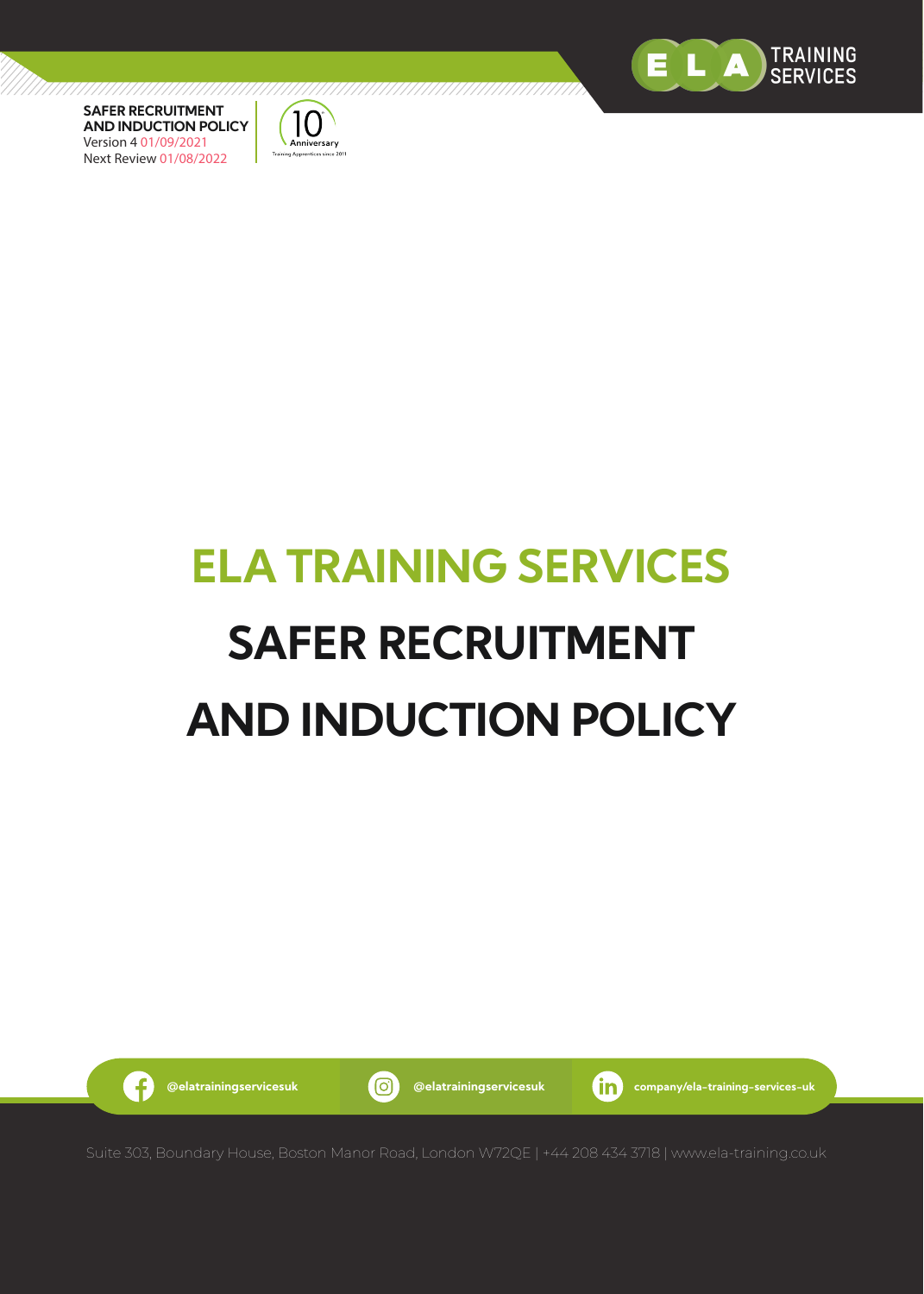



# **1. Safer Recruitment an Overview**

ELA Training Services is committed to safeguarding and promoting the welfare of all learners in its care. As an employer, we expect all employees, contractors and volunteers to share this commitment.

The aims of the Safer Recruitment policy is to help deter, reject or identify people who might abuse learners or are otherwise unsuited to working with them by having appropriate procedures for appointing staff.

Recruitment is treated as a key public relations exercise as the manner in which it is managed affects ELA Training Services' image, and consequently its ability to attract and appoint high calibre staff.

Our policy is designed to provide a framework which promotes good practice, adopts a proactive approach to equality and diversity issues and supports fully ELA Training Services' core business, whilst simultaneously complying with Safeguarding principles and current legislation.

ELA Training Services recognises its staff as being fundamental to its success. A strategic and professional approach to our recruitment processes help enable ELA Training Services to attract and appoint staff with the necessary skills and attributes to fulfil its strategic aims,

and support ELA Training Services' values.

ELA Training Services is committed to ensuring that the recruitment and selection of staff is conducted in a manner that is systematic, efficient, effective and promotes principles of Safer Recruitment and equality of opportunity.

# **The Safer Recruitment Policy at ELA is to ensure that:**

• The best possible staff are recruited based on merit, ability and suitability for the position.

• All job applicants are considered equally and consistently.

• No job applicant is treated unfairly on any grounds including race, colour, nationality, ethnic or national origin, religion or religious belief, sex or sexual orientation, marital or civil partner status, disability or age

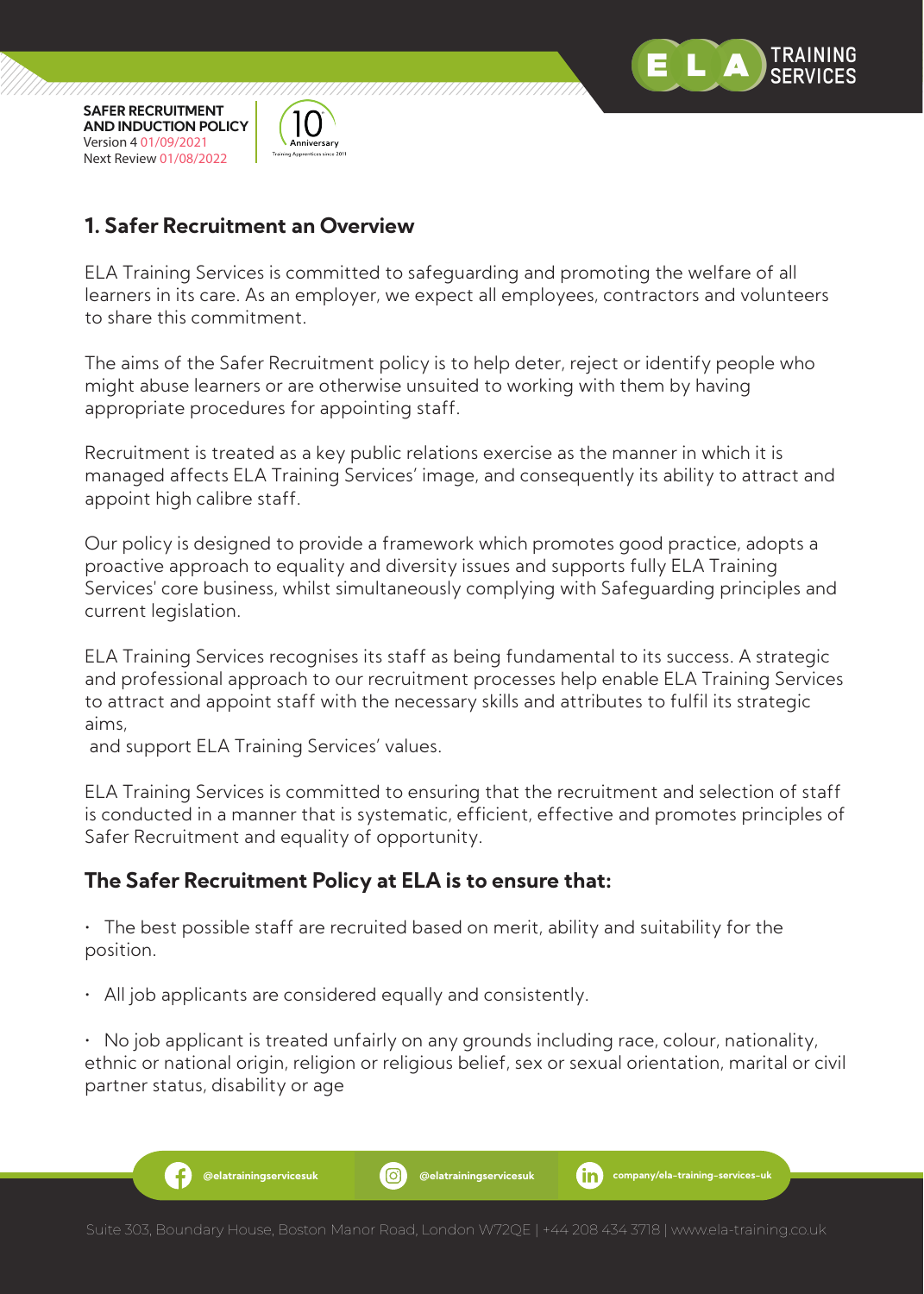

,,,,,,,,,,,,,,,,,,,,,,,,,,,,,



• There is compliance with all relevant legislation, recommendations and guidance including the statutory guidance published by the Department for Education (DfE), Keeping Children Safe in Education - September 2021), the Prevent Duty Guidance for England and Wales 2015 (the Prevent Duty Guidance) and any guidance or code of practice published by the Disclosure and Barring Service. (DBS)

• ELA meets its commitment to safeguarding and promoting the welfare of our learners by carrying out all necessary pre-employment checks.

• Employees involved in the recruitment and selection of staff are responsible for familiarising themselves with and complying with the provisions of this policy.

• ELA has a principle of open competition in its approach to recruitment and will seek to recruit the best applicant for the job.

• The recruitment and selection process should ensure the identification of the person best suited to the job at ELA, based on the applicant's abilities, qualification, experience and merit as measured against the job description and person specification. The recruitment and selection of staff will be conducted in a professional, timely and responsive manner and in compliance with current employment legislation, and relevant safeguarding legislation and statutory guidance

• If a member of staff involved in the recruitment process has a close personal or familial relationship with an applicant, they must declare it as soon as they are aware of the individual's application and avoid any involvement in the recruitment and selection decision-making process. ELA aims to operate this procedure consistently and thoroughly while obtaining, collating, analysing and evaluating information from and about applicants applying for job vacancies.

• Our overriding concern with our recruitment policies is to ensure that these are inextricably linked with our Safeguarding Policy and keeping our learners safe by going above and beyond where possible to ensure we recruit the right people.

• Robust checks on previous employment history, as well as obtaining character and work references will be carried out.

• ELA will keep and maintain a Single Central Record of all Safeguarding checks that have been carried out on all staff and other relevant people.

• All new employees will undergo DBS checks which will be reviewed every 3 years to ensure these records are up to date.

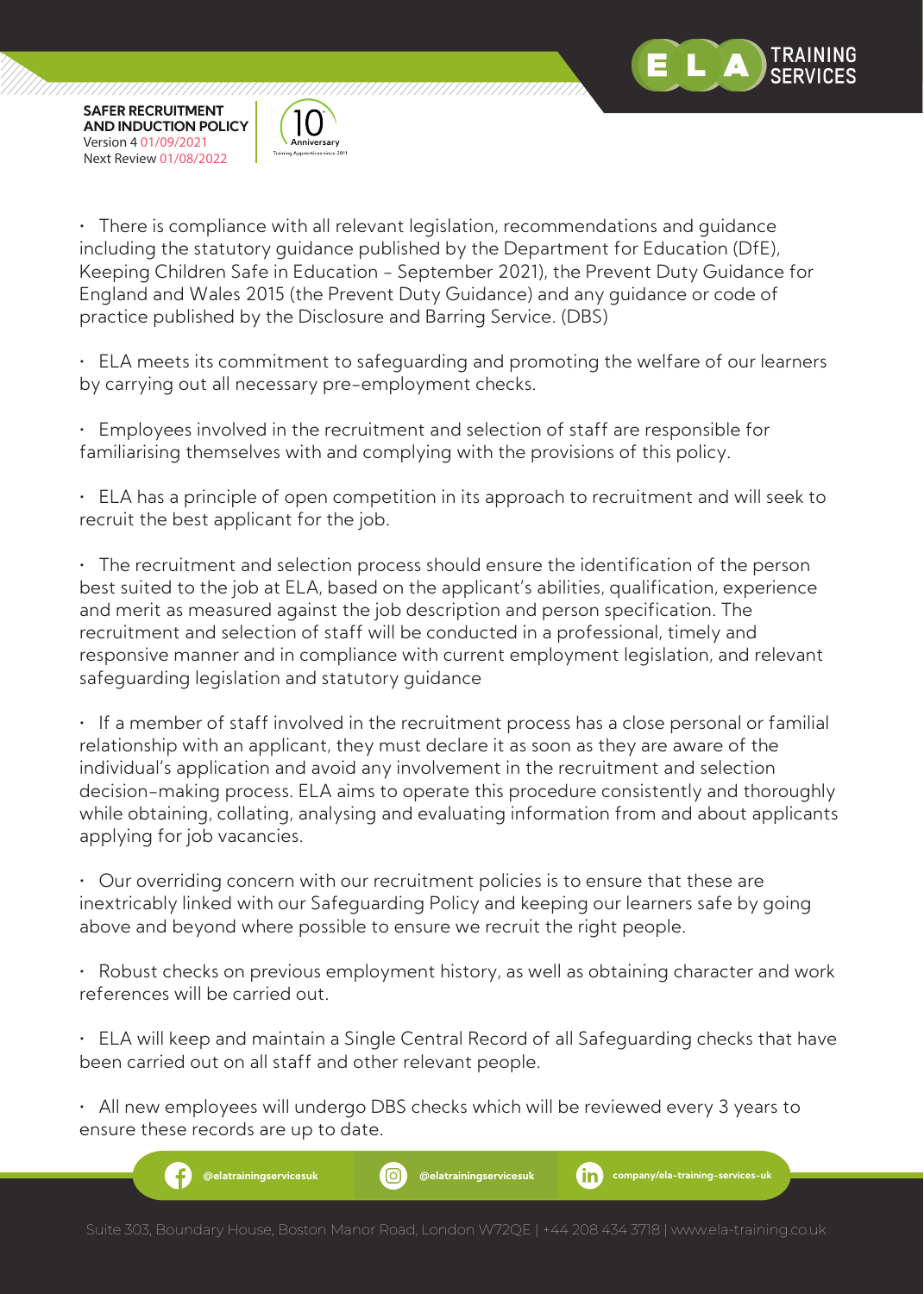

///////////////////////



# **2. Roles and Responsibilities of the Board:**

• It is the responsibility of the Board at ELA to:

• Ensure the company has effective policies and procedures in place for recruitment of all staff and volunteers in accordance with DfE guidance and legal requirements.

• Monitor ELA'S compliance with Safer Recruitment

• We will ensure that ELA operates a Safer Recruitment process and makes sure all appropriate checks are carried out on all staff and volunteers who work for us. We will monitor contractors and agencies compliance with this document and promote the welfare of learners at every stage of the procedure

# **3. Recruitment and Selection - Advertising**

To ensure equality of opportunity, ELA will advertise all vacant posts to encourage as wide a field of applicant as possible, normally this entails an external advertisement.

Any advertisement will make clear the ELA commitment to safeguarding and promoting the welfare of its learners.

All documentation relating to applicants will be treated confidentially in accordance with the Data Protection Act (DPA 2018). Application Forms: ELA uses its own application form and all applicants for employment will be required to complete an application form containing questions about their academic and employment history, supported by a CV. Any gaps in employment history will need to be explained.

The application form will include the applicant's declaration regarding convictions and working with children, and will make it clear that the post is exempt from the provisions of the Rehabilitation of Offenders Act 1974. CVs will be accepted.

# **4. Interviews:**

There will be a face-to-face interview wherever possible, and a minimum of two interviewers will see the applicants for the vacant position. The interview process will explore the applicant's ability to carry out the job description and meet the person specification. It will enable the panel to explore any anomalies or gaps which have been identified in order to satisfy themselves that the chosen applicant can meet the safeguarding criteria (in line with Safer Recruitment Training).

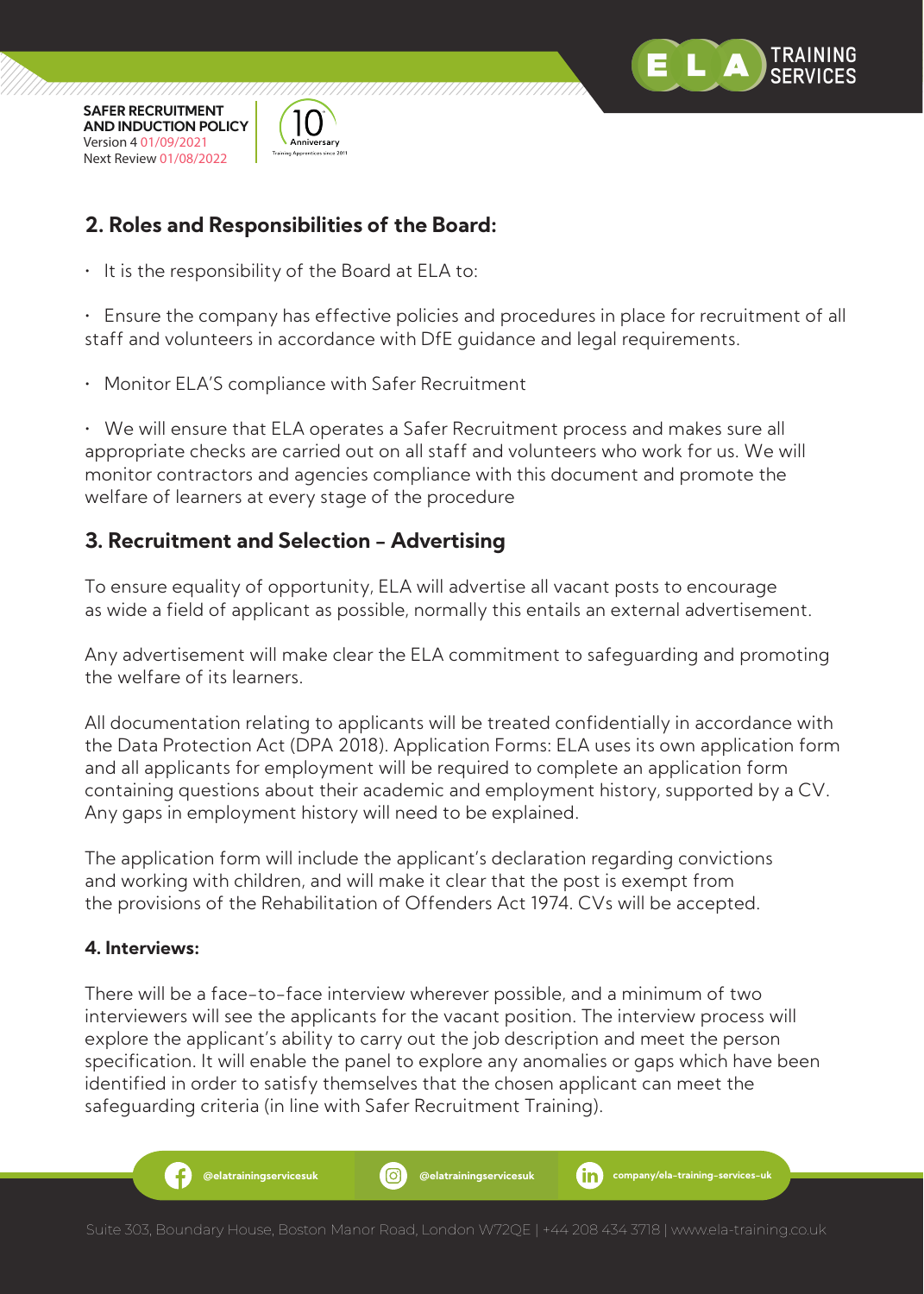

Ð



Any information in regard to past disciplinary action or allegations, cautions or convictions will be discussed and considered in the circumstance of the individual case during the interview process, if it has been disclosed on the application form.

At least one member of any interviewing panel will have undertaken safer recruitment training or refresher training as applicable.

All applicants who are invited to an interview will be required to bring evidence of their identity and right to work in the UK. Typically, a passport. Original documents will only be accepted, and photocopies will be taken. Unsuccessful applicant documents will be destroyed 6 months after the recruitment programme.

# **5. Offer of appointment and New Employee Process:**

• If it is decided to make an offer of employment following the formal interview, any such offer will be conditional based on the following: -

• Verification of the applicant's identity (if not previously verified)

• The receipt of two references (one of which must be from the applicant's most recent employer)which the ELA considers to be satisfactory for positions which involve "teaching work":

• That ELA is satisfied that the applicant is not, and has never been, the subject of a sanction, restriction or prohibition issued by the Teaching Regulation Agency (formerly National College for Teaching and Leadership), or any predecessor or successor body, or by a regulator of the teachingprofession in any other European Economic Area country which prevents the applicantworking at ELA.

 $\cdot$  ELA is satisfied that the applicant is not, and has never been, the subject of any proceedings before a professional conduct panel or equivalent body in the UK or any other country, or any reason which prevents the applicant working at ELA or which, in the ELA'S opinion, renders the applicant unsuitable to work within the company.

• All preemployment checks are FULLY completed in line with ELA's Safer Recruitment Process Attached below.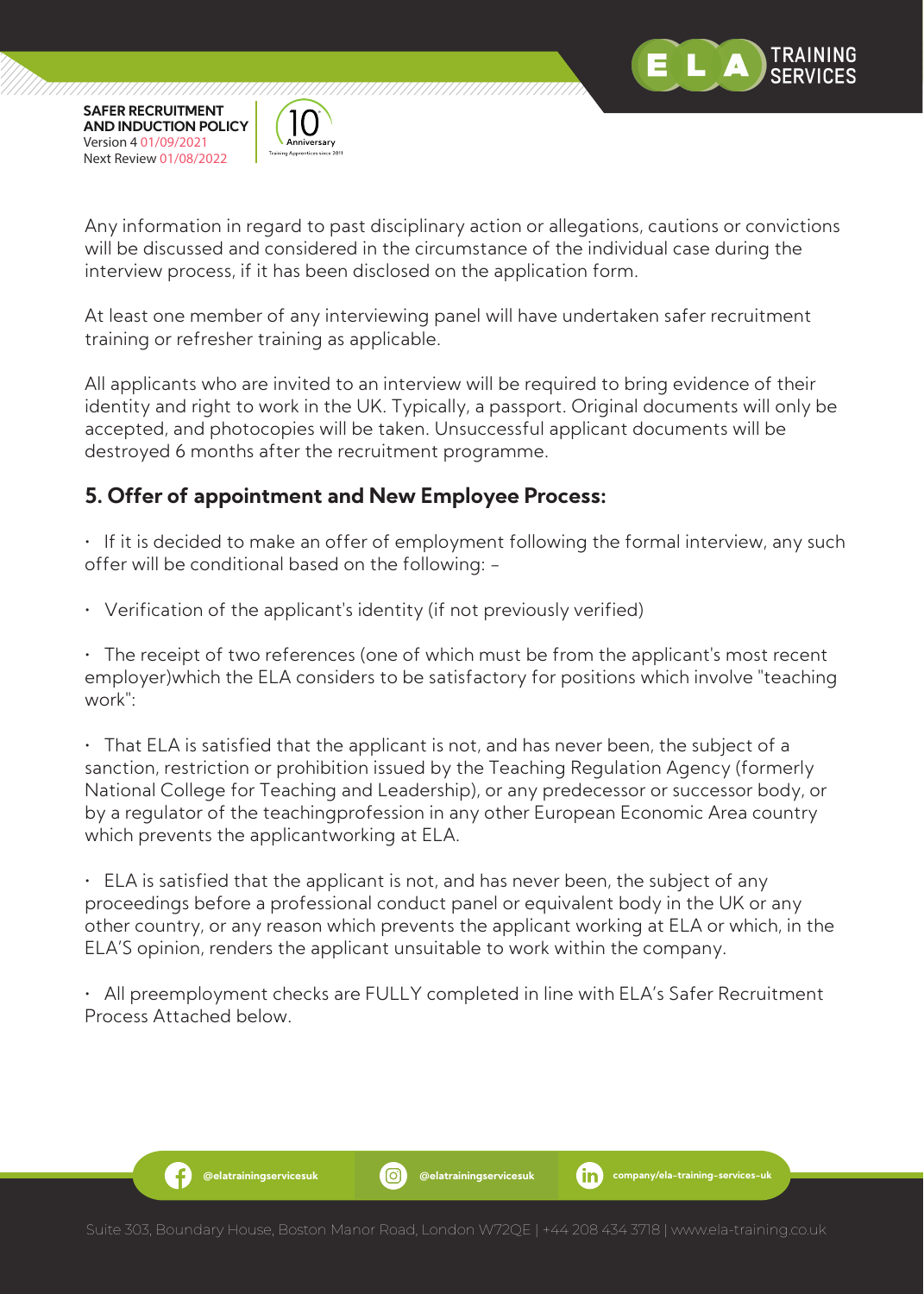

,,,,,,,,,,,,,,,,,,,,,,,,,,,,,,

#### **FLA SAFFR RECRUITMENT PROCESS**

777777777777777

**Inniversary** Training Apprentices since 201



#### **6. Contractors and agency staff:**

Contractors engaged by ELA must complete the same checks for their employees that ELA is required to complete for its staff. ELA requires confirmation that these checks have been completed before employees of the Contractor can commence work.

Agencies who supply staff to the ELA must also complete the pre-employment checks which the ELA would otherwise complete for its staff. Again, the ELA requires confirmation that these checks have been completed before an individual can commence work.

ELA will independently verify the identity of staff supplied by contractors or an agency, and will require the provision of the original DBS certificate before contractors or agency staff can commence work.

#### **7. Visiting speakers (and Prevent Duty):**

The Prevent Duty Guidance requires ELA to have clear protocols for ensuring that any visiting speakers, whether invited by staff or by learners, are suitable and appropriately supervised.

ELA is not permitted to obtain a DBS disclosure or Children's Barred List information on any visiting speaker who does not engage in regulated activity or perform any other regular duties for or on behalf of the company.

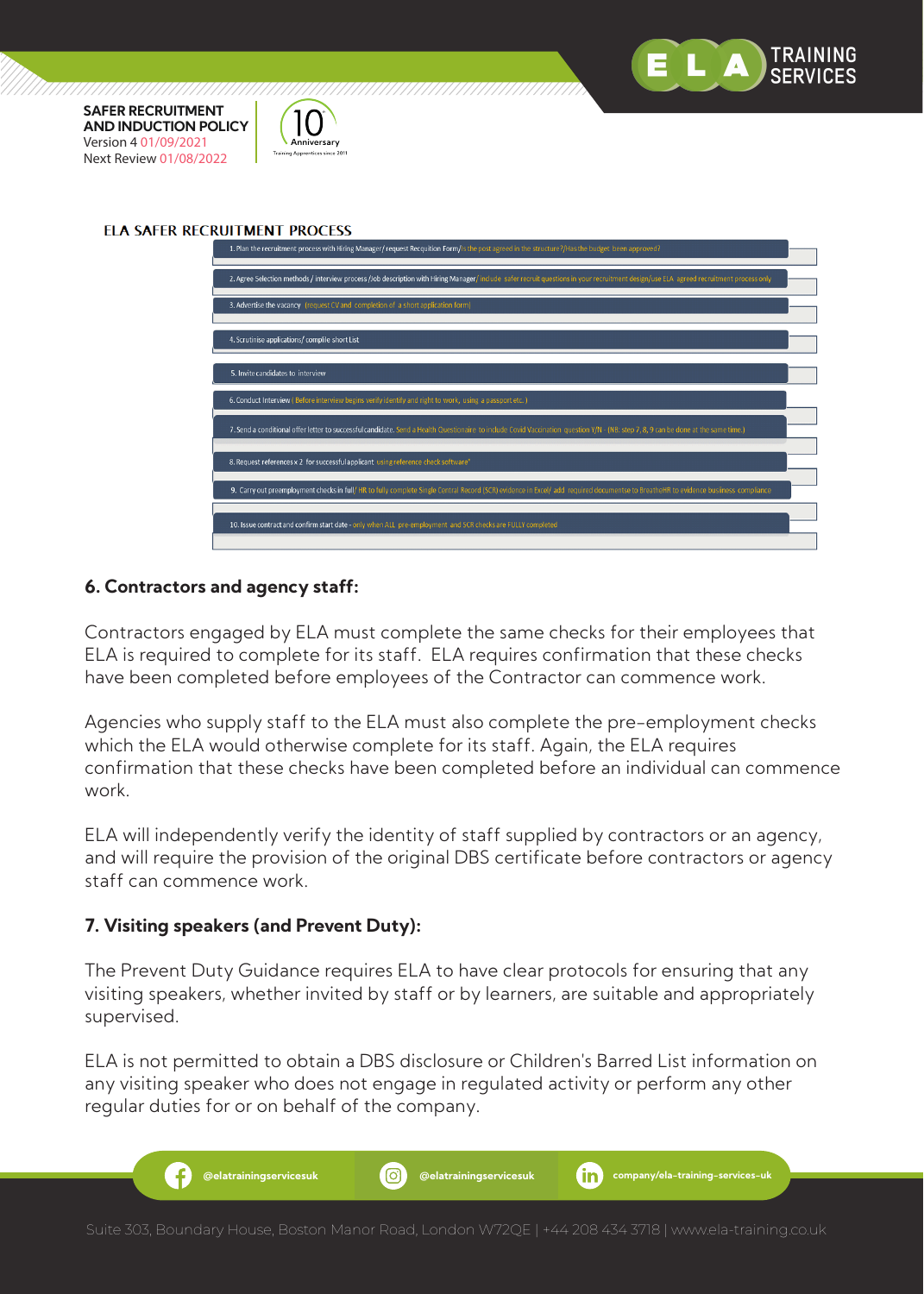



"'Extremism' is vocal or active opposition to fundamental British values, including democracy, the rule of law, individual liberty and mutual respect and tolerance of different faiths and beliefs. We also include in our definition of extremism calls for the death of members of our armed forces, whether in this country or overseas. Terrorist groups very often draw on extremist ideas developed by extremist organisations."

In fulfilling its Prevent Duty obligations ELA does not discriminate on the grounds of race, colour, nationality, ethnic or national origin, religion or religious belief, sex or sexual orientation, marital or civil partner status, disability or age.

# **8. Volunteers**

ELA will request an enhanced DBS disclosure and Children's Barred List information on all volunteers undertaking regulated activity with learners at or on behalf the company.

Under no circumstances will ELA permit an unchecked volunteer to have unsupervised contact with learners.

It is ELA policy that a new DBS certificate is required for volunteers who will engage in regulated activity.

# **Induction Process:**

-6

# • **General**

ELA Training Services believes that all new employees must be given timely induction training. This training is regarded as a vital part of staff recruitment and integration into the ELA Training Services' working environment.

Our Policy associated procedures and guidelines define the Company's commitment to ensure that all staff are supported during the period of induction to the benefit of the employee and ELA Training Services alike.

The impressions made when someone starts work for an organisation have a lasting impact on how they view their employer, so a welcoming and effective experience is key to making this first impression a positive one.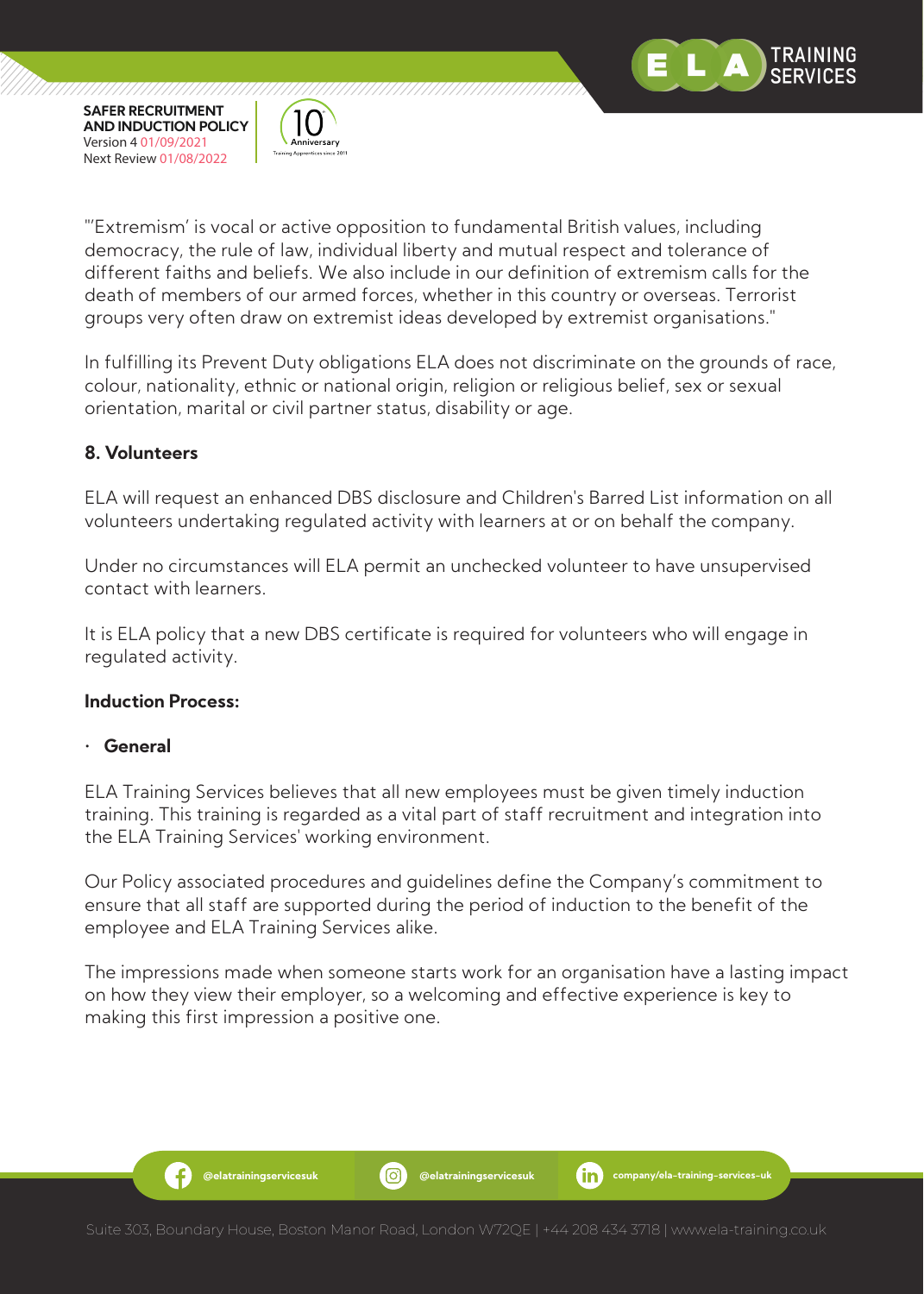



Induction is the process through which employees adjust or acclimatise to their new jobs and working environment. As part of this, 'orientation' can be used for a specific event that new starters attend, and 'socialisation' can describe the way in which new employees build working relationships within their new teams. Some people use the term 'onboarding' to cover the whole process from an individual's contact with the organisation before they formally join, through to understanding the business' ways of working and getting up to speed in their role.

Induction ensures that employees integrate well into and across the organisation. Research shows that induction programmes benefit both employers and employees. For employers, these include reducing turnover and absenteeism, and increasing employee commitment and job satisfaction. For employees, starting a new role in a new organisation can be an anxious time and an induction programme enables them to understand more about the organisation, their role, ways of working and to meet new colleagues.

New recruits need to understand the organisation, the culture, the people, and what's expected of them in their role, so an effective programme will contain multiple, integrated elements.

# **2. Aim**

It is the aim of ELA Training Services to ensure that staff induction is dealt with in an organised consistent manner to enable staff to be introduced into a new position and working environment expediently, so that they can contribute effectively.

# **The implementation of good induction practices will :-**

• Enable new employees to settle into the Company and become a productive and efficient member of staff within a short period of time.

- Ensure that new entrants are highly motivated, and that this motivation is encouraged.
- Assist in reducing staff turnover, lateness, absenteeism and poor performance.
- Assist in developing a management style where emphasis is on leadership.
- Ensure that employees operate in a safe working environment.

• Will reduce costs associated with repeated recruitment, training, lost productiveness and time.

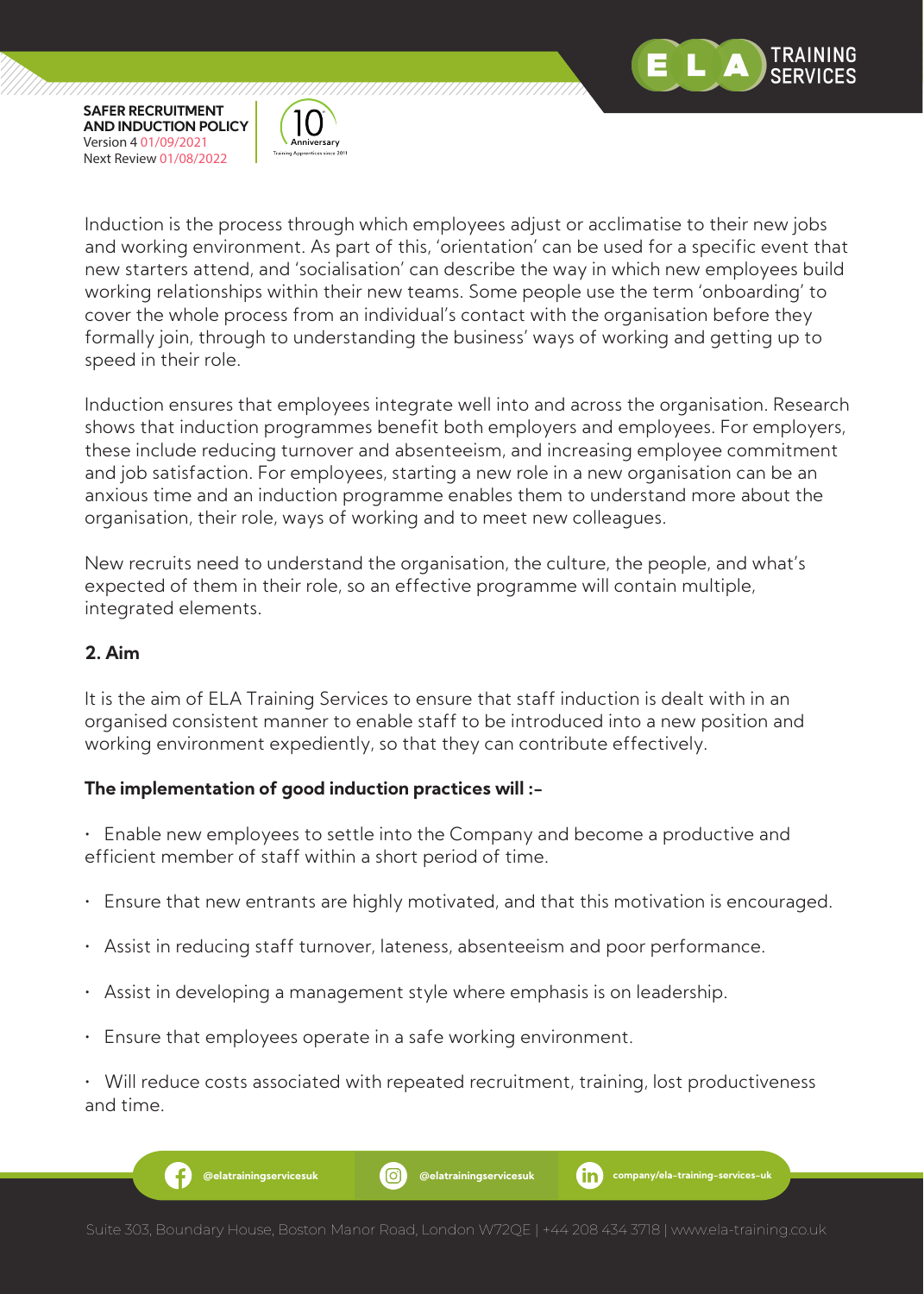



• Ensuring a consistent level of service.

ELA Training Services will:

• Issue guidelines to familiarise staff with the induction process.

• Provide all line managers with an induction check list which must be fully completed and sent to HR

- Ensure all staff are issued with a full electronic Induction Pack of information
- Maintain and update our Induction Policies

• Ensure there is effective monitoring of the induction process particularly in the first three months.

• Deal with any problems promptly providing an efficient service for both Managers and Staff.

- Review all policy, procedure and guideline documents on a regular basis.
- Provide relevant formal training courses necessary to assist the induction process.

# • **Completing the Induction Process**

#### **How long should induction last?**

3

This depends on each individuals need. For some staff, induction may be completed in a number of days. For others where the role is more complex or specific training requirements needs to be addressed, induction may take several weeks.

It is a matter of balancing being both efficient (completing induction as quickly as possible) and effective (giving staff the skills, knowledge, procedures, etc. they require to do their job).

This also ensures that new employees are given the opportunity to contribute to the overall improvement and constant review of all our methods and practices.